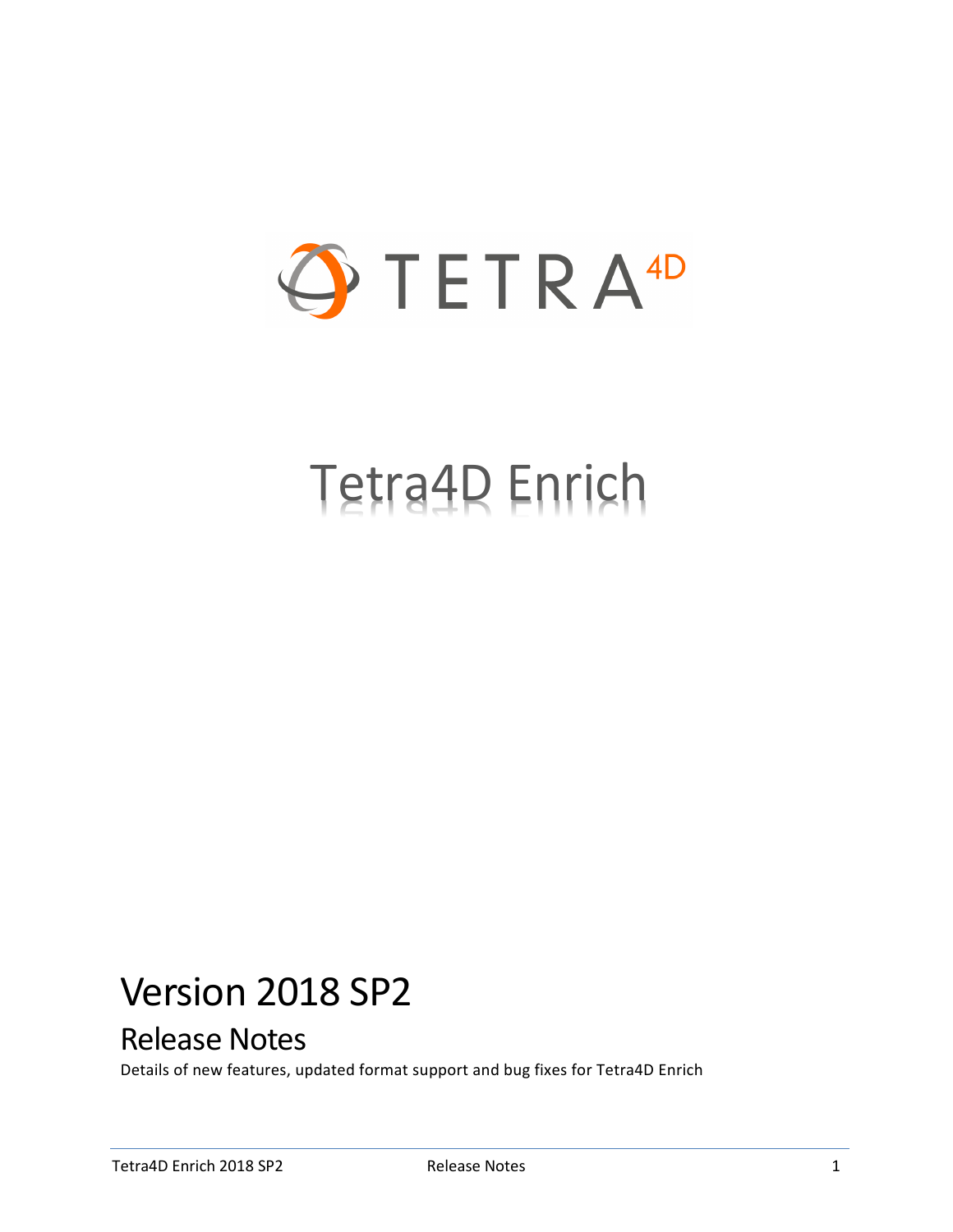## **Table of Contents**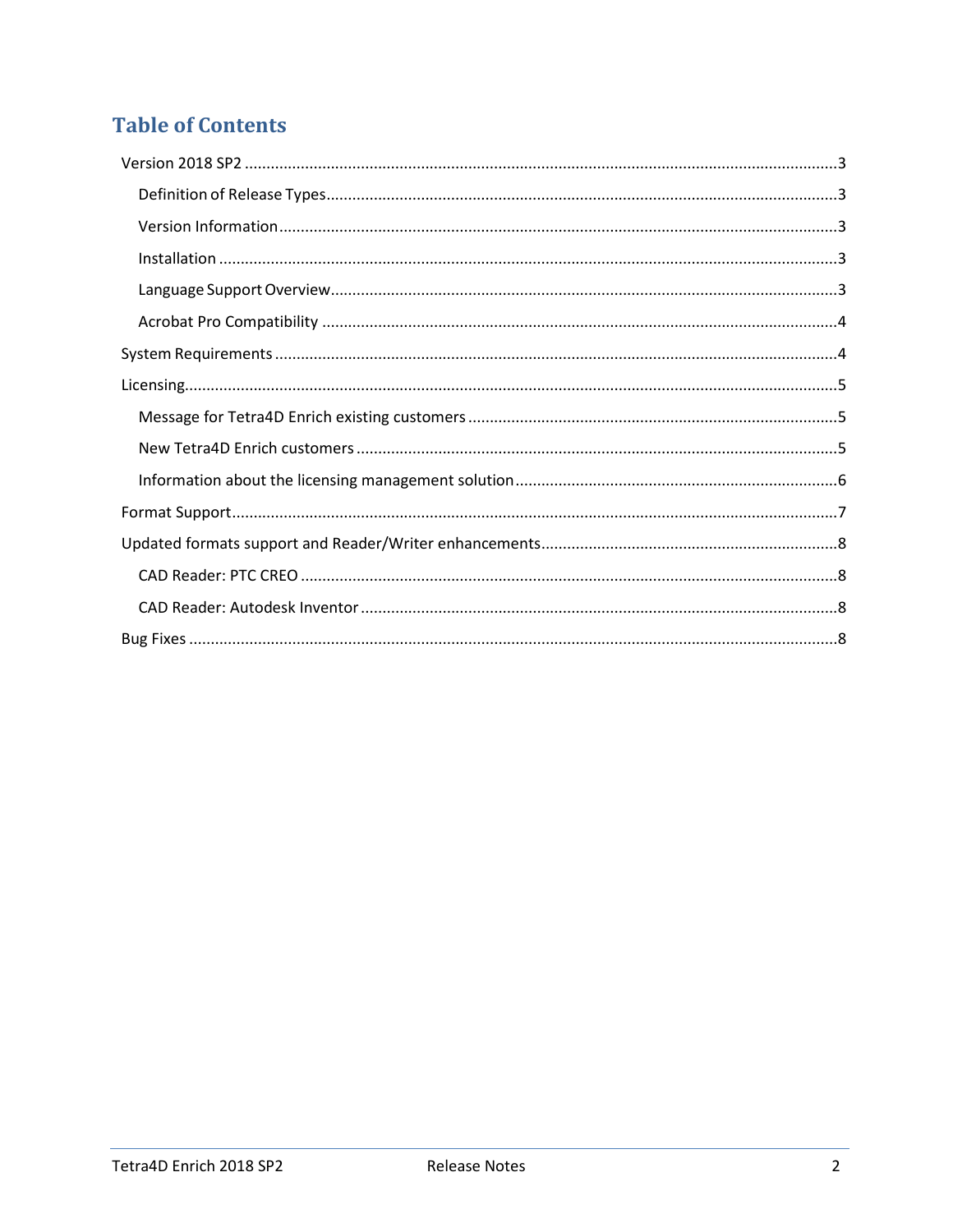## <span id="page-2-0"></span>**Version 2018 SP2**

#### <span id="page-2-1"></span>**Definition of Release Types**

We define each release type as follows:

- **Major release**: A major release associated with an incremented release number (e.g. 2018) and an approximate 12 months' product cycle.
- **Minor release**: An update betweenmajorreleasesthat may include support for new file formats, new versions of currently supported formats, and bug fixes. These updates are Service Packs (SP), and are defined with an additional incremented number put aside the major release information (e.g. 2018.1 for the first Service pack of release 2018)
- **Out of cycle patch**: An unscheduled update. These contain few functional updates with the intention to limit impact.

#### <span id="page-2-2"></span>**Version Information**

| <b>Item</b>           | <b>Version Number</b> |
|-----------------------|-----------------------|
| <b>Tetra4D Enrich</b> | 2018.2.x              |

Notice that the third number is used to differentiate builds of the software, and may not be continuous.

#### <span id="page-2-3"></span>**Installation**

This version can be installed over any prior installation of Tetra4D Enrich. For more installation information, please refer to the Tetra4D Enrich [Installation Guide](http://www.tetra4d.com/documentation/) or visit our [Learning page.](http://tetra4d.com/learning/)

#### <span id="page-2-4"></span>**Language Support Overview**

Tetra4D Enrich provides support for multiple languages as noted in the table below. However, the language used is controlled by the local Adobe® Acrobat® installation. If there is a Tetra4D Enrich language option that matches the Acrobat installation, then that language is used; if not, Tetra4D Enrich defaults to English.

Tier 1 and Tier 2 are as defined by Adobe Systems.

| <b>Tier</b> | <b>Tetra4D Enrich Supported Languages</b>                          |  |
|-------------|--------------------------------------------------------------------|--|
| Tier 1      | English, French, German, Japanese                                  |  |
| Tier 2      | Brazilian Portuguese, Italian, Korean, Spanish, Simplified Chinese |  |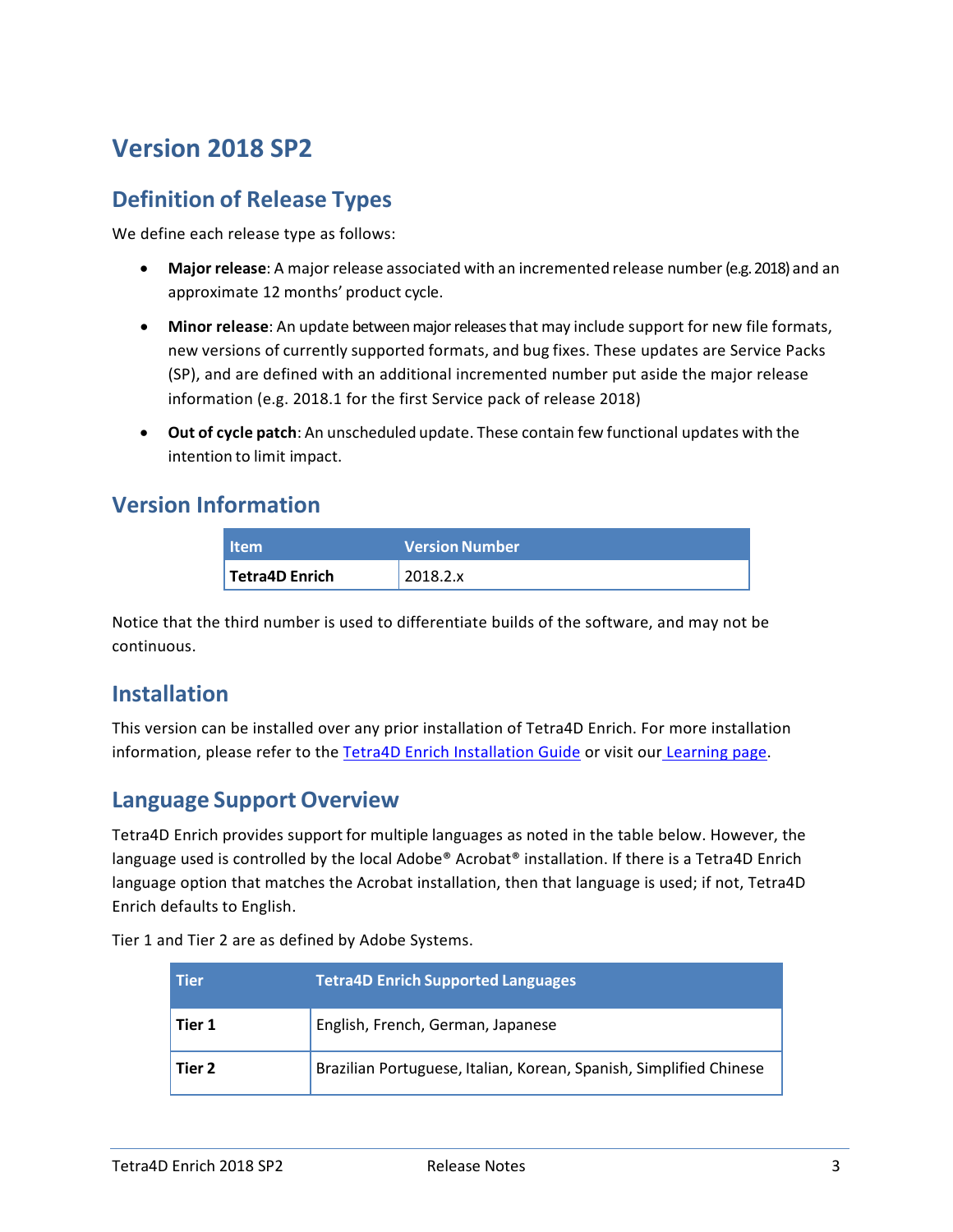## <span id="page-3-0"></span>**Acrobat Pro Compatibility**

The Tetra4D Enrich is a plug-in for Adobe Acrobat Pro. The following table provides information about tested version compatibility. Note that older versions of Tetra4D Enrich may work with newer Acrobat Pro releases, even if compatibility is not explicitly mentioned here.

| Tetra4D Enrich | <b>Compatible Acrobat Pro XI / DC / 2017 Versions</b>                                                                                                                                                            |
|----------------|------------------------------------------------------------------------------------------------------------------------------------------------------------------------------------------------------------------|
| 2018.2         | Acrobat Pro 2017: 2017.000.0000 - to 2017.011.30080 (Classic track)<br>Acrobat Pro DC: 2015.000.00000 - to 2015.006.30418 (Classic track)<br>- to 2018.011.20040 (Continuous track)<br>Acrobat 11.0.0 to 11.0.23 |

**Important note:**

**In accordance to the** [Adobe Acrobat XI and Adobe Reader XI End of Support](https://theblog.adobe.com/adobe-acrobat-xi-and-adobe-reader-xi-end-of-support/)**, the Tetra4D Enrich V2018 release is the last version that supports Adobe Acrobat XI PRO.**

The ADOBE Products and technical support periods can be found [here.](https://helpx.adobe.com/support/programs/eol-matrix.html)

## <span id="page-3-1"></span>**System Requirements**

Please refer to the **Tetra4D Enrich Installation Guide** to access to the system requirements.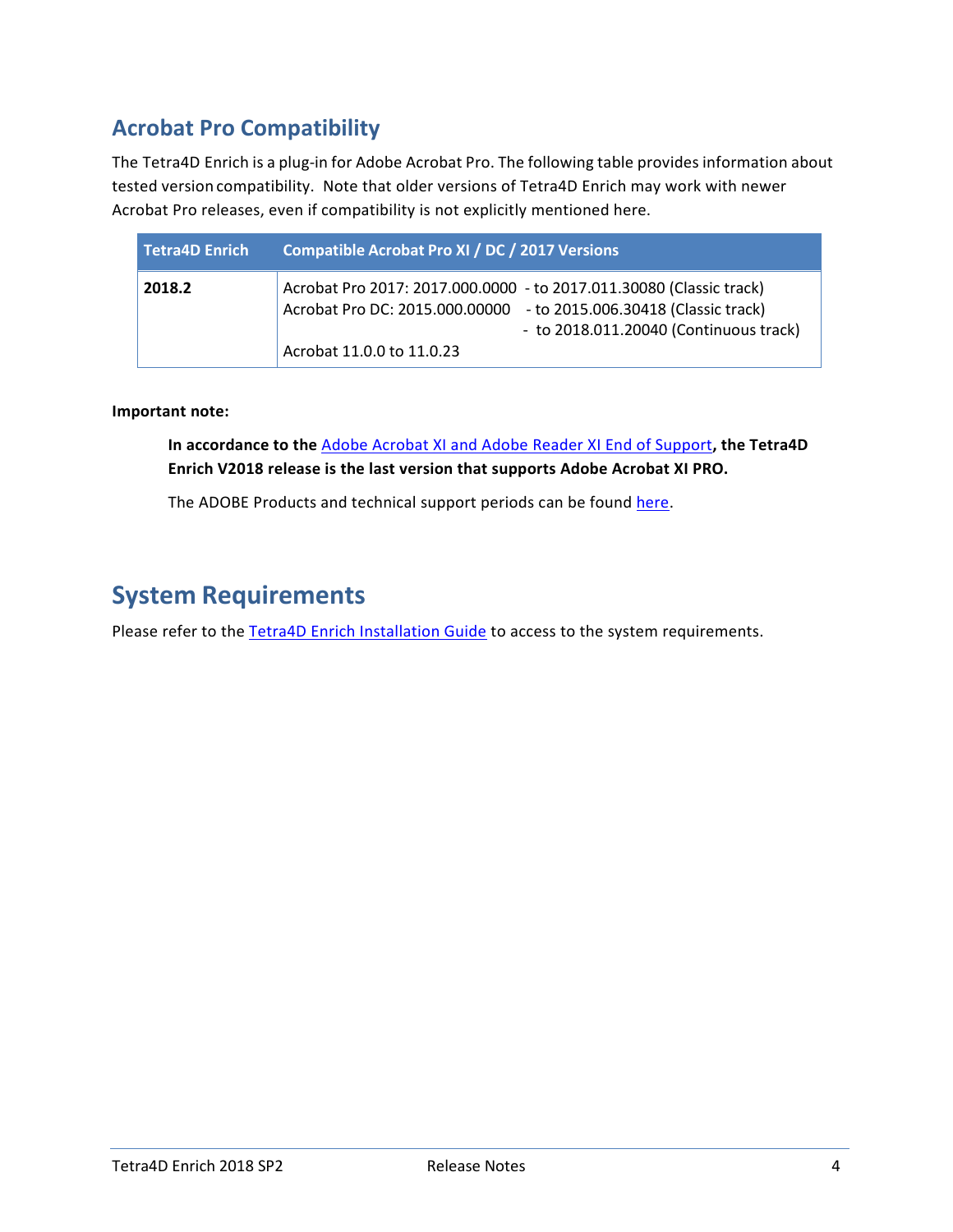## <span id="page-4-0"></span>**Licensing**

## <span id="page-4-1"></span>**Message for Tetra4D Enrich existing customers**

**Tetra4D Enrich 2018.2** is a minor release, and doesn't require a new license if you already installed and licensed **Tetra4D Enrich 2018**.

If you didn't already install and license **Tetra4D Enrich 2018**, you will need to change your license and activate the seats when **Tetra4D Enrich 2018 SP2** is installed.

Notice that if you are under regular maintenance, you should automatically receive information to retrieve your serial number for **Tetra4D Enrich 2018,** in an email from tetra4d.com.

Please carefully read the [Tetra4D Enrich Installation Guide](http://www.tetra4d.com/documentation/) for explanations on how to activate your licenses.

### <span id="page-4-2"></span>**New Tetra4D Enrich customers**

You should have automatically received information to retrieve your serial number for **Tetra4D Enrich 2018,** in an email from tetra4d.com.

Please carefully read the [Tetra4D Enrich Installation Guide](http://www.tetra4d.com/documentation/) for instructions on how to activate your licenses.

Note: Tetra4D Enrich will run in trial mode for 28 days after completing the installation, providing you with the ability to use the product temporarily without a serial number.

You will have full functionality of the software during the trial period. If you experience any problem during the installation and activation process, please contact support by visiting our [Learning page.](http://tetra4d.com/learning/)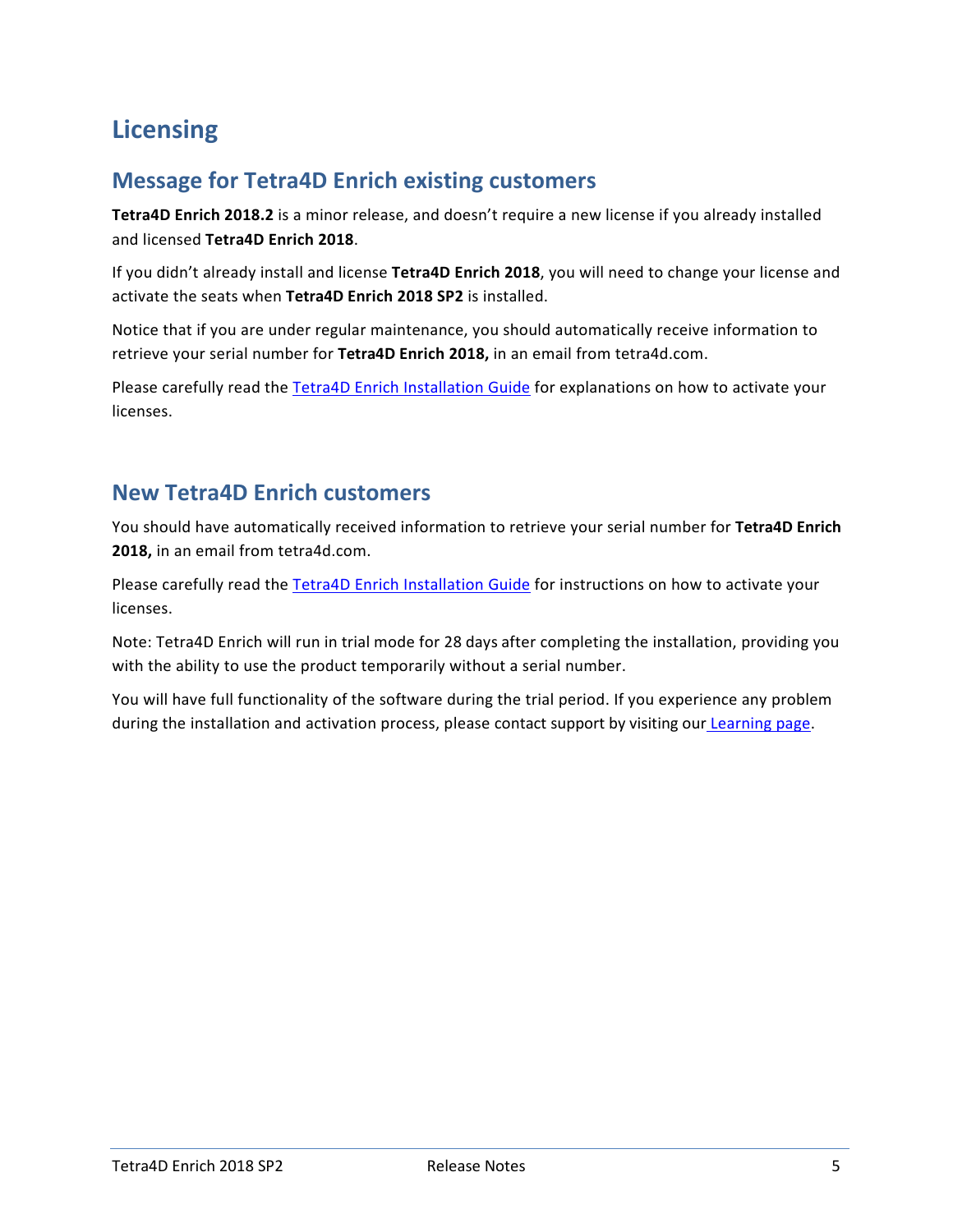## <span id="page-5-0"></span>**Information about the licensing management solution**

The licensing management solution for **Tetra4D Enrich** offers flexibility and autonomy for customers to manage their licenses:

- Licensing Tetra4D Enrich can be done directly by customers, without requiring customers to contact Tetra4D support
- Online and offline activations are supported
	- $\circ$  Online activation requires a few actions and is fully performed within the product (no support request, no email communication)
	- $\circ$  In case of offline activation, information to activate the seat has to be communicated through email via submitting a support ticket.
- Activation / deactivation is enabled making it possible to transfer a license from one system to another
	- $\circ$  In cases where a system / license is no longer used and has to be transferred to another one
	- o The transfer can be performed directly by the customer

#### Note:

- o The transfer of a license has to be occasional, and is allowed in case of:
	- o Computer crash
	- o Computer change

The Tetra4D support team is available to answer any questions and to assist whenever needed. To receive assistance from the support team, please contact support by visiting our [Learning page.](http://tetra4d.com/learning/)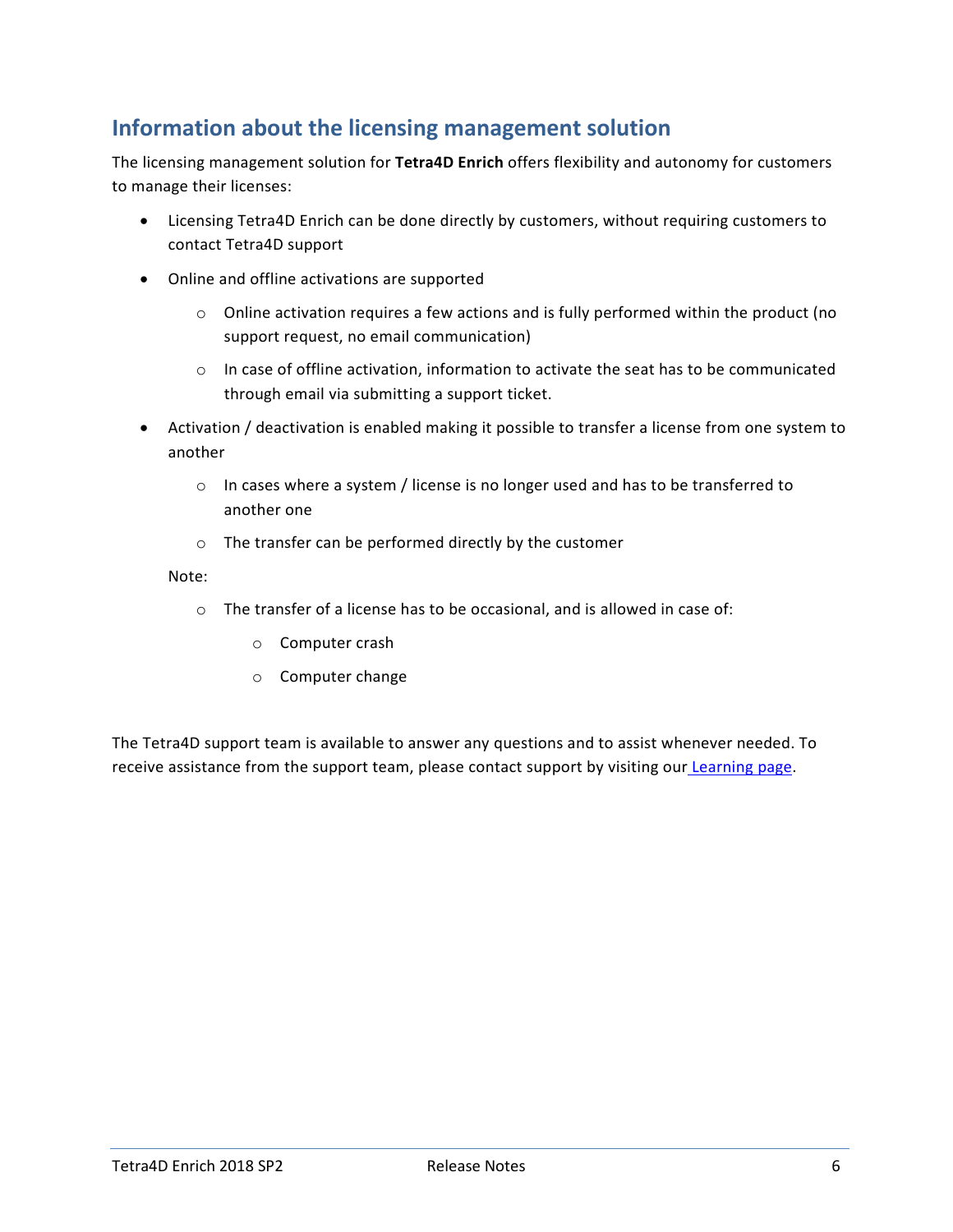## <span id="page-6-0"></span>**Format Support**

This release supports reading the following 3D file formats:

| <b>Format</b>                               | <b>Version</b>                            | <b>Extensions</b>                                 |
|---------------------------------------------|-------------------------------------------|---------------------------------------------------|
| <b>ACIS (SAT)</b>                           | Up to v28.0                               | SAT, SAB                                          |
| <b>Autodesk AutoCAD (3D only)</b>           | Up to v2018                               | DWG, DXF                                          |
| <b>Autodesk Inventor</b>                    | <b>Up to 2019</b>                         | IPT, IAM                                          |
| <b>CATIA V4</b>                             | Up to 4.2.5                               | MODEL, SESSION, DLV, EXP                          |
| <b>CATIA V5</b>                             | R4 to V5-6R2018                           | CATDrawing, CATPart,<br>CATProduct, CATShape, CGR |
| <b>CATIA V6</b>                             | 2011 to 2013                              | 3DXML                                             |
| I-deas                                      | Up to 13.x (NX 5), NX I-deas 6            | MF1, ARC, UNV, PKG                                |
| <b>IGES</b>                                 | 5.1, 5.2, 5.3                             | IGS, IGES                                         |
| <b>Industry Foundation Classes</b><br>(IFC) | IFC2x Editions 2, 3 and 4                 | IFC, IFCZIP                                       |
| JT                                          | Up to version 10.0                        | JT                                                |
| Parasolid (X_T)                             | Up to v30.1                               | X_B, X_T, XMT, XMT_TXT                            |
| <b>PRC</b>                                  | <b>All Versions</b>                       | <b>PRC</b>                                        |
| <b>PTC Creo</b>                             | Elements/Pro 5.0<br><b>Parametric 5.0</b> | ASM, NEU, PRT, XAS, XPR                           |
| <b>PTC Pro/Engineer</b>                     | Up to Wildfire 5                          | ASM, NEU, PRT, XAS, XPR                           |
| Rhino                                       | 4, 5, 6                                   | 3DM                                               |
| <b>Siemens PLM Software NX</b>              | Unigraphics V11.0 to NX 12                | <b>PRT</b>                                        |
| <b>Solid Edge</b>                           | $V19 - 20$ , ST $-$ ST10                  | ASM, PAR, PWD, PSM                                |
| <b>SolidWorks</b>                           | Up to 2018                                | SLDASM, SLDPRT                                    |
| <b>STEP</b>                                 | AP 203 E1/E2, AP 214, AP 242              | STP, STEP, STP.Z                                  |
| <b>Stereo Lithography (STL)</b>             | <b>All Versions</b>                       | <b>STL</b>                                        |
| Universal 3D (U3D)                          | ECMA-363 ( $1st$ to $3rd$ editions)       | U3D                                               |
| <b>VDA-FS</b>                               | Version 1.0 and 2.0                       | <b>VDA</b>                                        |
| <b>VRML</b>                                 | V1.0 and V2.0                             | WRL, VRML                                         |